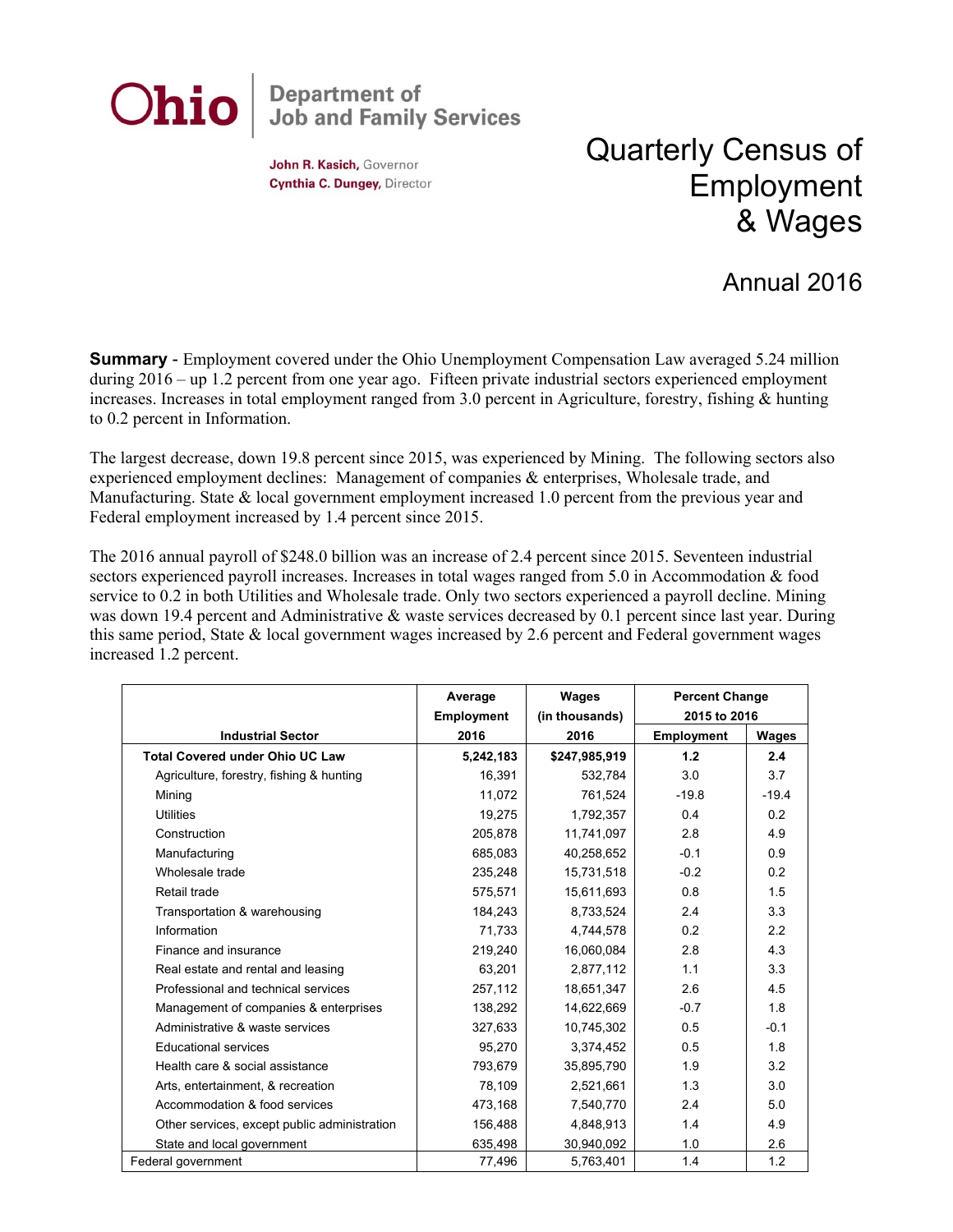The following chart represents the distribution of Ohio's employment by industrial sector. Health care & social assistance employs the largest number of workers with 15 percent of the state's workforce. Manufacturing, State and local government, and Retail trade each employ more than 10 percent of Ohio's workers.



## 2016 Average Annual Employment by Industrial Sector

Nine of Ohio's ten largest counties experienced employment increases since 2015. Increases ranged from 3.5 percent in Butler County to 0.1 percent in Stark County. Mahoning County declined 0.1 percent from one year ago.

Nine of the ten largest counties experienced payroll increases in 2016. Payroll gains ranged from 4.9 percent in Butler County to 0.2 percent in Mahoning County. Stark County had the only decline, down 0.4 percent from year ago.

|                                        | Average<br><b>Employment</b> | Wages<br>(in thousands) | <b>Percent Change</b><br>2015 to 2016 |        |
|----------------------------------------|------------------------------|-------------------------|---------------------------------------|--------|
| <b>Industrial Sector</b>               | 2016                         | 2016                    | <b>Employment</b>                     | Wages  |
| <b>Total Covered under Ohio UC Law</b> | 5,242,183                    | \$247,985,919           | 1.2                                   | 2.4    |
| <b>Butler</b>                          | 149,795                      | 7,005,471               | 3.5                                   | 4.9    |
| Cuyahoga                               | 703,332                      | 37,609,982              | 0.7                                   | 1.6    |
| <b>Franklin</b>                        | 725,563                      | 38,307,628              | 2.3                                   | 3.0    |
| <b>Hamilton</b>                        | 500,772                      | 28,603,661              | 0.8                                   | 2.6    |
| Lorain                                 | 96.091                       | 3,912,163               | 0.4                                   | 0.6    |
| Lucas                                  | 208,038                      | 9,544,986               | 1.0                                   | 2.4    |
| Mahoning                               | 96.454                       | 3,544,132               | $-0.1$                                | 0.2    |
| Montgomery                             | 248,554                      | 11,099,189              | 1.4                                   | 1.9    |
| <b>Stark</b>                           | 157,260                      | 6,158,462               | 0.1                                   | $-0.4$ |
| Summit                                 | 264,607                      | 12,583,389              | 0.9                                   | 2.3    |
| All other counties                     | 2,091,717                    | 89,616,856              | 1.1                                   | 2.7    |